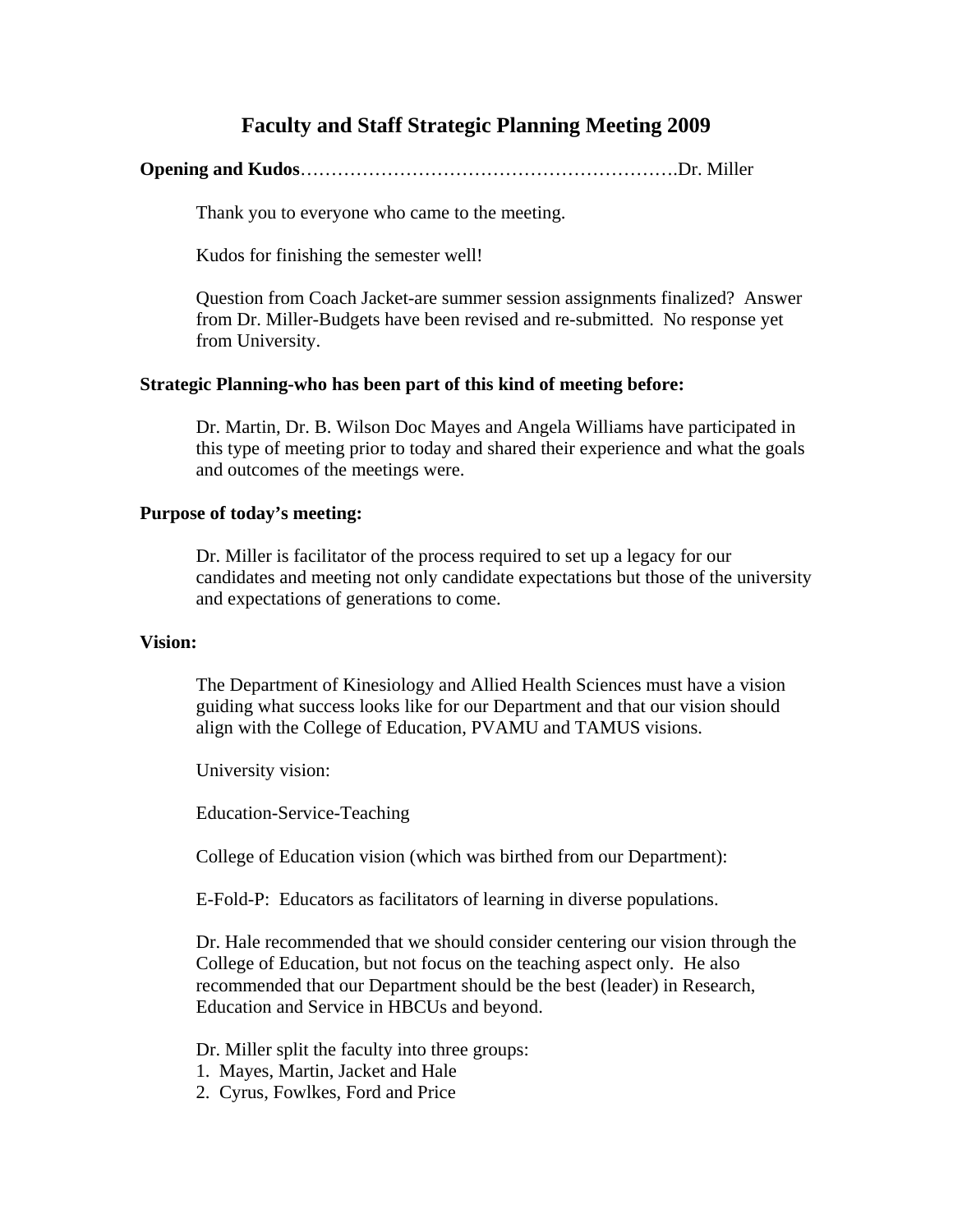#### 3. Wilson, B., Taylor, Branch-Vital and Johnson

#### *Group 1 Vision:*

 The KAHS Department will be the leader in cultivating candidates in education, research and service to enhance overall quality of life for diverse populations.

#### *Group 2 Vision:*

 The vision of the KAHS Department is to serve as a leading and competitive unit to foster candidates' quests for excellence in education, research and service.

#### *Group 3 Vision:*

 To incorporate an holistic approach to health and wellness so that candidates can positively impact society in regards to research, education and service.

## *The Department of Kinesiology and Allied Health Sciences finalized Vision Statement:*

 *To serve as a leading and competitive Department that incorporates an holistic approach to health and wellness through cultivating candidates in education, research and service to enhance overall quality of life for diverse populations.*

#### **Mission:**

 Develop measurable objectives for future Keep few and simple Do not promise what cannot be delivered

#### *Group 1 Mission:*

 To produce productive people by emphasizing personal and professional growth in health and wellness.

#### *Group 2 Mission:*

 The mission of PVAMU's Department of Kinesiology and Allied Health Sciences is to produce professional advancement through providing a challenging and motivating learning atmosphere by assessing and solving health and wellness issues.

### *Group 3 Mission:*

 To promote the development of productive candidates who will further advance the application and adherence of health and wellness practices in society.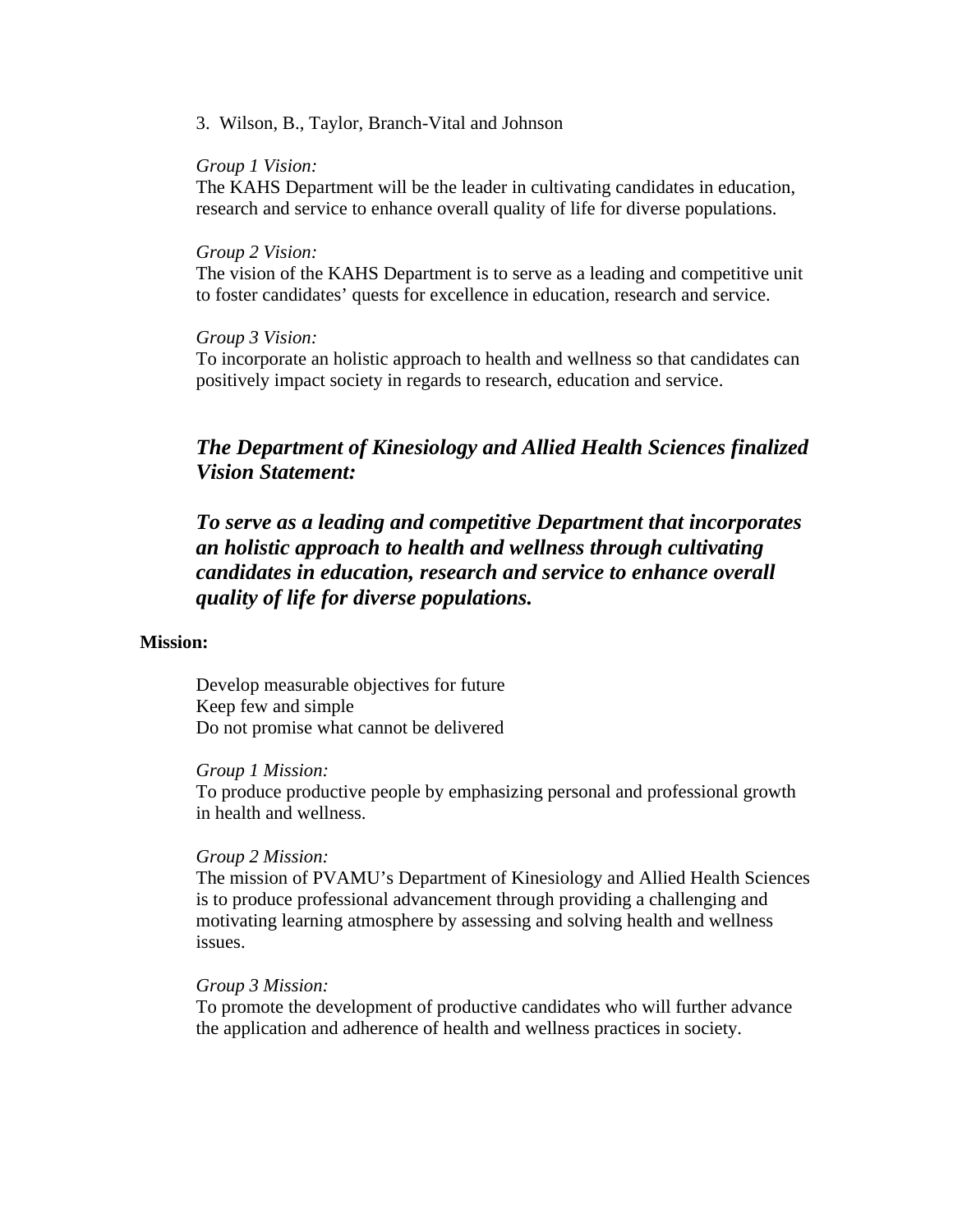*Mrs. Patterson's Mission submission for consideration:* 

 We will *empower* candidates to become productive professionals, *enable* them in their lifelong pursuit of personal wellness, and *educate* them in a challenging and motivating environment, *embracing* sound knowledge and high standards to share with current and future generations.

## *The Department of Kinesiology and Allied Health Sciences Finalized Mission Statement:*

 *The Mission of the Department of Kinesiology and Allied Health Sciences is to produce productive professionals in health and wellness by providing a challenging and innovative academic environment.* 

## **SACS Objectives**……………………………………………………….Dr. Patricia Miller

 Dr. Miller shared that we do not have access to previous SACS objectives; therefore we are using info provided to NCATE previously.

We need to define what our attainable/measurable goals are for the next 10 years.

We need to keep it simple, limited, meaningful and measureable.

 How does our department contribute to access and quality, diversity, relevance, leadership, social responsibility and accountability?

#### Group 1: **Quality**

 Diversify methods of delivery of instruction Maintenance of current curriculum for accreditation and certification Transition students into professions and graduate work Remain updated on standards of governing bodies Constantly participate in professional organizations Participate in state-of-the –art professional development

#### Group 2: **Access**

 Educators in KAHS are committed to communicating various resources available for successful matriculation through the selected degree plan(s) including posting of office hours, mentoring, use of technology, syllabus, online course training, internship, service learning opportunities.

#### Group 3: **Diversity**

 The Department of Kinesiology and Allied Health Sciences supports the University goal of recruiting a diverse candidate population by participating in and sponsoring various community service and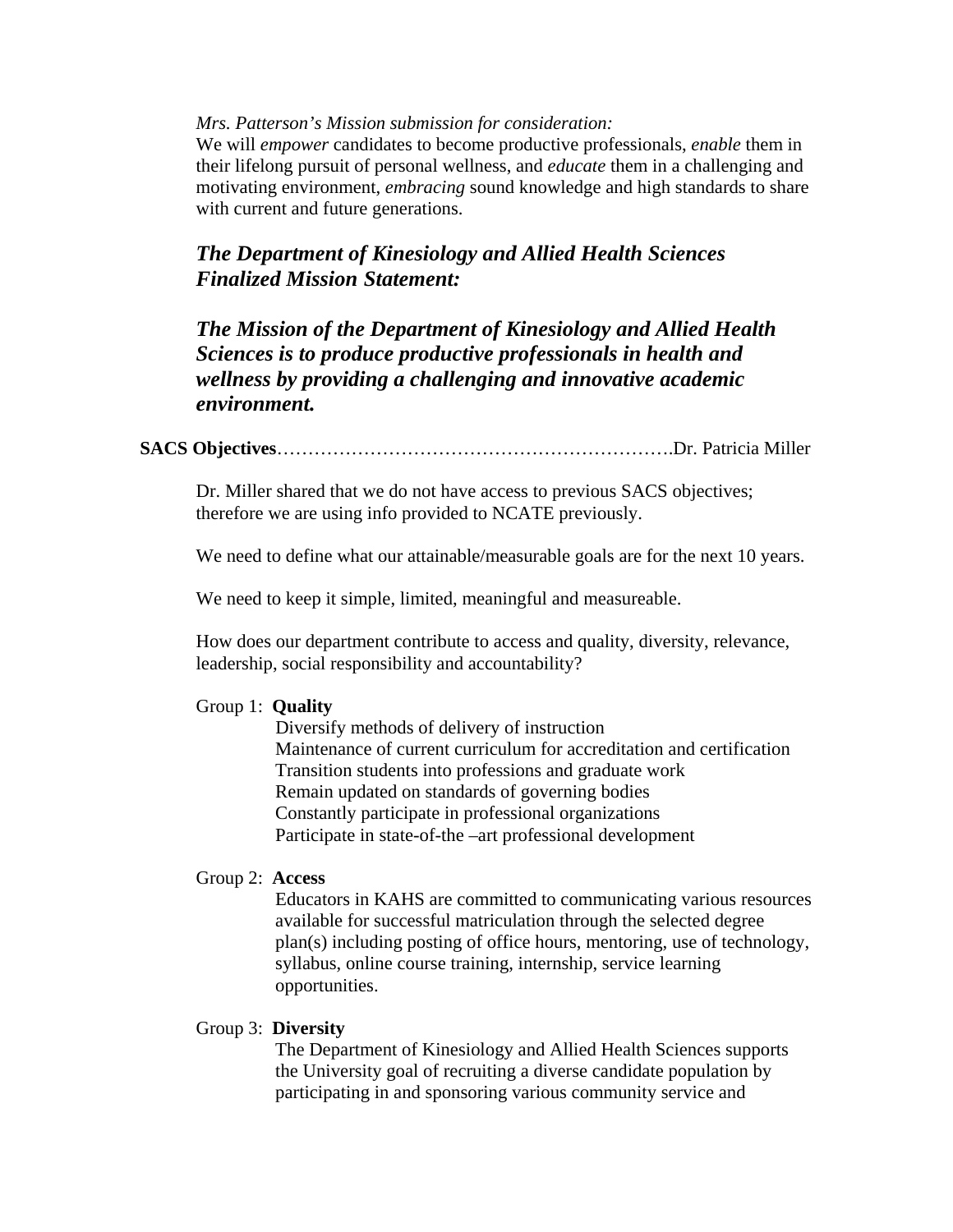scholarly events. We do this by giving invitation to all to attend PVAMU on recruitment trips, Pantherland Day, Seminars, Demonstrations, in scholarly publications and public service. The invitations will go out in urban, suburban, x-urban and rural areas.

#### Group 1: **Accountability**

 Operate under currently established and/or mandated TAMUS, PVAMU, State and National policies and procedures

 Various methods of academic assessments and evaluation processes through professional organizations, certifications, accreditation and recognized curriculum

 Consistent professional and ethical behaviors in accordance with departmental, professional and University standards

#### Group 2: **Relevance**

 Develop teaching strategies and artifacts to include higher levels of learning to improve candidates' critical thinking and problem-solving skills

 Develop appropriate curriculum to address negative health risk behaviors that candidates face in the  $21<sup>st</sup>$  century with the goal of increasing life span

#### Group 3: **Social Responsibility**

 The Department of Kinesiology and Allied Health Sciences will promote active participation in constructive social change through dissemination of wellness information, public service, health fairs, and activities that enhance leadership and civic action.

#### All groups: **Leadership**

 Serve as role model Educate students to become leaders Make students aware of opportunities to enhance their leadership skills

**The Future**…………………………………………………………….Dr. Queen Martin

 Dr. Martin put the faculty in groups to discuss the Form A-1 and how we can meet the criteria contained in it for Undergraduate Health Studies and Graduate Health Administration, and Undergraduate and Graduate Kinesiology. Group 1: Ford, Price, Johnson Group 2: Cyrus, Jacket, Williams, A., Taylor Group 3: Martin, Branch-Vital, Mayes Group 4: Hale, Wilson, B., Fowlkes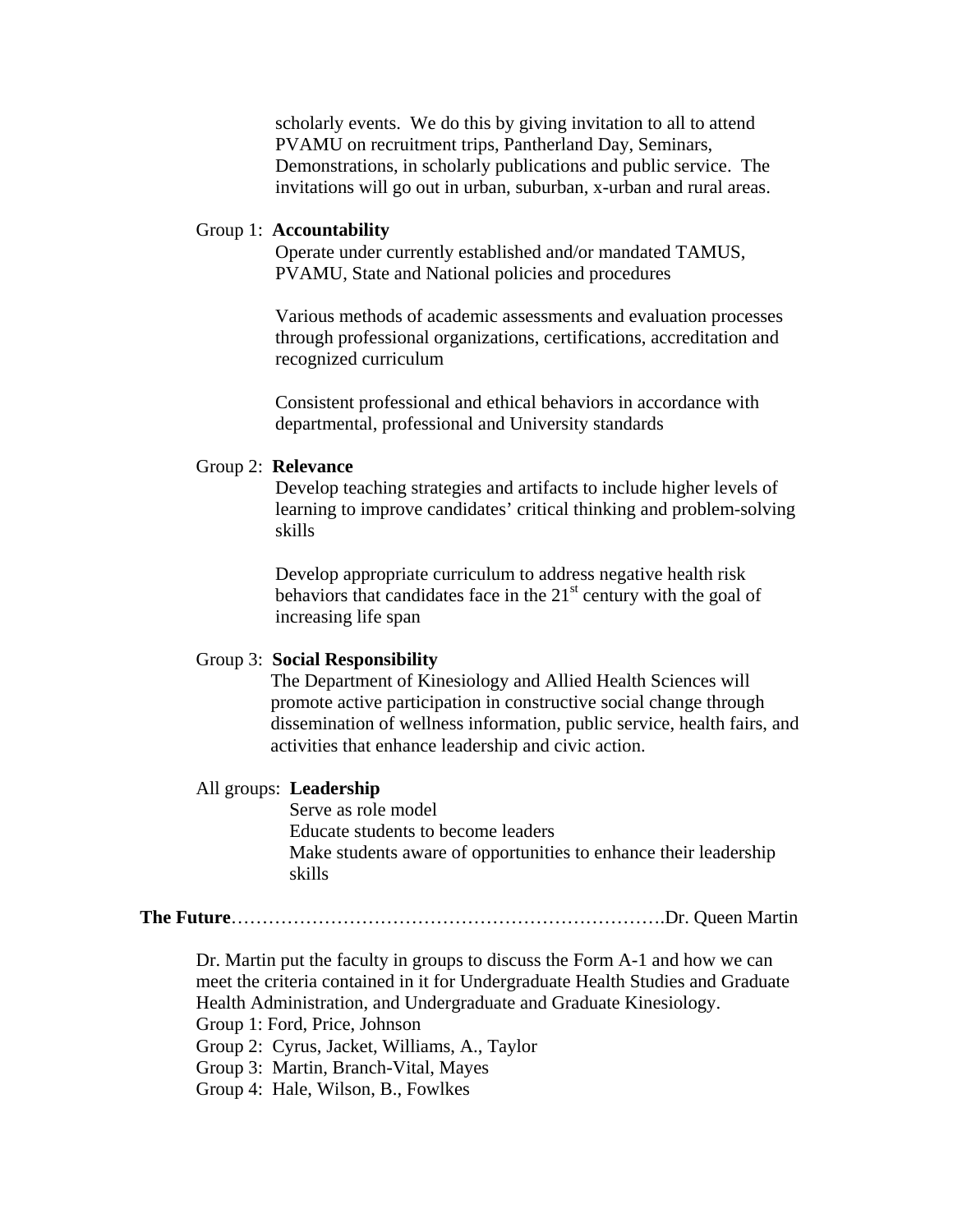## Group 1: **Undergraduate Health**

.

TAMUS Imperative #1

*Unit Goal 1*-to continuously evaluate and assess other health programs of higher learning to ensure that KAHS Undergraduate Health program complies with and is comparable with other institutions.

 *Projected Objectives/Outcomes*-embedding health standards in related curricula and examining the graduation rate, passing of licensure exams and certification pass rates and the length of time it takes to graduate. *Means of Assessment by Year*-percentage of courses where standards are embedded and tabulate percentages over time.

 *Strategies Used*-Review of current events and research, review program objectives and goals, examine curriculum changes.

#### TAMUS Imperative #2

 *Unit Goal 2*-offer the proper resources and equipment for candidates to stay abreast of current health issues.

 *Projected Objective 2*-ensure there is a current health resource center within the Department of Kinesiology and Allied Health Science including journals and health instruments.

 *Means of Assessment by Year*-Record the number of journals, BMI instruments, BP machines, etc.; record candidate the use of resources both individually and among classes.

 *Strategies Used*-have students sing-in when use resources; have students record the number of times health-related instruments are used in classes.

## Group 2: **Undergraduate Kinesiology**

TAMUS Imperative #1

*Unit Goal #1*-Candidates will be able to successfully matriculate through selected degree program.

 *Projected Objectives/Outcomes*-Candidates will be able to pass prospective licensure/certification exams; candidates will become leaders in their respective fields; all candidates will become American and Red Cross First Aid & CPR certified.

 *Means of Assessment by Year*-Pre and post practice exam in addition to yearly benchmarks; dispositions; surveys, employer interviews; observations.

## Group 3: **Graduate Health**

TAMUS Imperative #1

*Unit Goal #1*-Public Health Degree

 *Projected Objectives/Outcomes*-Prepare candidates for advanced certification; develop partnership that provide opportunities for research and service; incorporate practical experiences through internships.